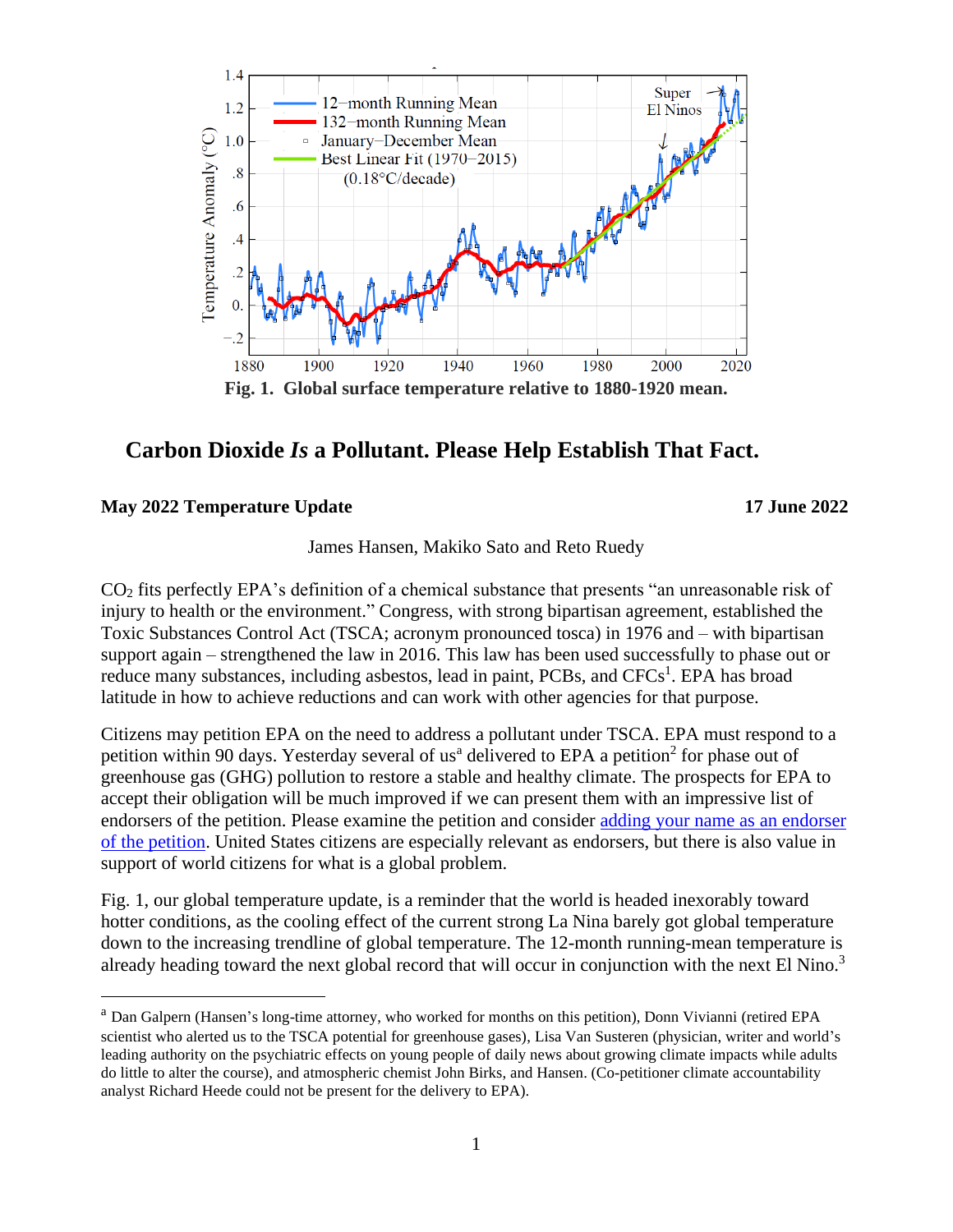

**Horizontal lines are multiples of the global mean. The order of individual nations from left to right is based on cumulative national emissions.**

Fig. 2 is a reminder that the United States is most responsible for the fossil fuel  $CO<sub>2</sub>$  emissions that are the dominant cause of human-made climate change. We can also be leaders in the solution if we begin to make the polluters pay via a steadily rising carbon fee with the funds distributed to the public (a conservative, bipartisan approach). Of course, the timing has to be right. The best time was years ago. If the rising price had started a decade and a half ago, when Obama and Biden were elected and had the opportunity afforded by a global financial emergency, U.S. emissions and fossil fuel use would be down at least 40% and we would have plenty of excess energy capacity to help Europe with its near-term fossil fuel energy demands.

Evoking TSCA will not demand an instant carbon price – the timing needs to be sensible. However, it will be a huge step, putting us on a course with the potential to address the climate problem globally. The huge U.S. economy allows the opportunity to affect the global approach via border duties on products from countries that do not have a carbon fee.

Other policies also need to be sensible. Whose idea was it to immediately halt import of Russian fuels? The predictable effect was to raise the price of fossil fuels, causing huge pain in the West – and in the rest of the world, which thus must choose to look the other way as Ukraine suffers.

What courage. When Putin says that he will get angry if we send the weapons that Ukrainians need to defend their nation, our leaders quake and instead take actions that sacrifice Ukrainian lives, raise our own energy costs, and increase Putin's profits needed to wage war.

It's expecting a lot to ask young people to understand what their political leaders are doing, but as we mentioned in [last month's temperature update,](http://www.columbia.edu/~mhs119/Temperature/Emails/April2022.pdf) that seems to be necessary, and young people have tremendous potential political power. More on that later.